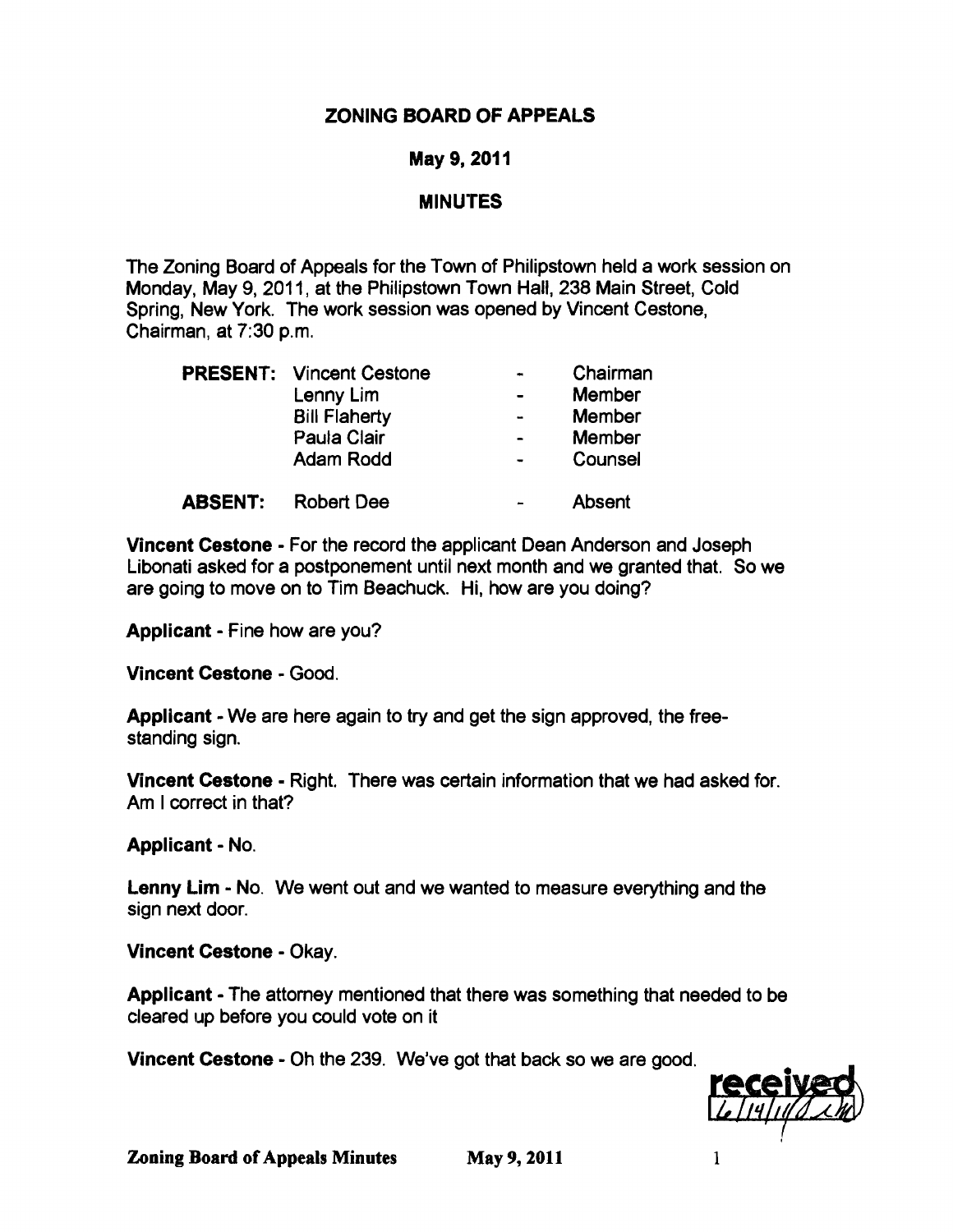Applicant - So that's what we were waiting for.

Vincent Cestone - It's been 30 days correct? We're good. Okay. Any questions from the board? Any comments from the audience?

**Paula Clair - Actually I wanted to know if you were aware if the sign complies** with the new zoning regulations which are supposedly going to be adopted at the end of the month.

Vincent Cestone - Actually this will pre-date that

Paula Clair - So it doesn't matter. Okay.

Adam Rodd - Yes the application has been submitted fully beforehand so he is okay.

Paula Clair - Okay I thought perhaps it might have been more legal in this case. Okay

Applicant - The whole problem was that I was above the 4 foot requirement for height. But the square footage was correct

Vincent Cestone - Correct

Applicant - If we put it straight on the ground it would be fine. But if it snowed, nobody would see it. So that would be the bigger problem.

Paula Clair - Right. Okay.

Vincent Cestone - Any more questions from the board? I'll make a motion to close the public hearing. Do I have a second?

Bill Flaherty - I'll second.

Vincent Cestone - All those in favor?

All Board Members - Aye

Vincent Cestone - Vote. Do we wish to vote?

Paula Clair - Yes

Vincent Cestone - Okay. Paula?

Paula Clair - I vote in favor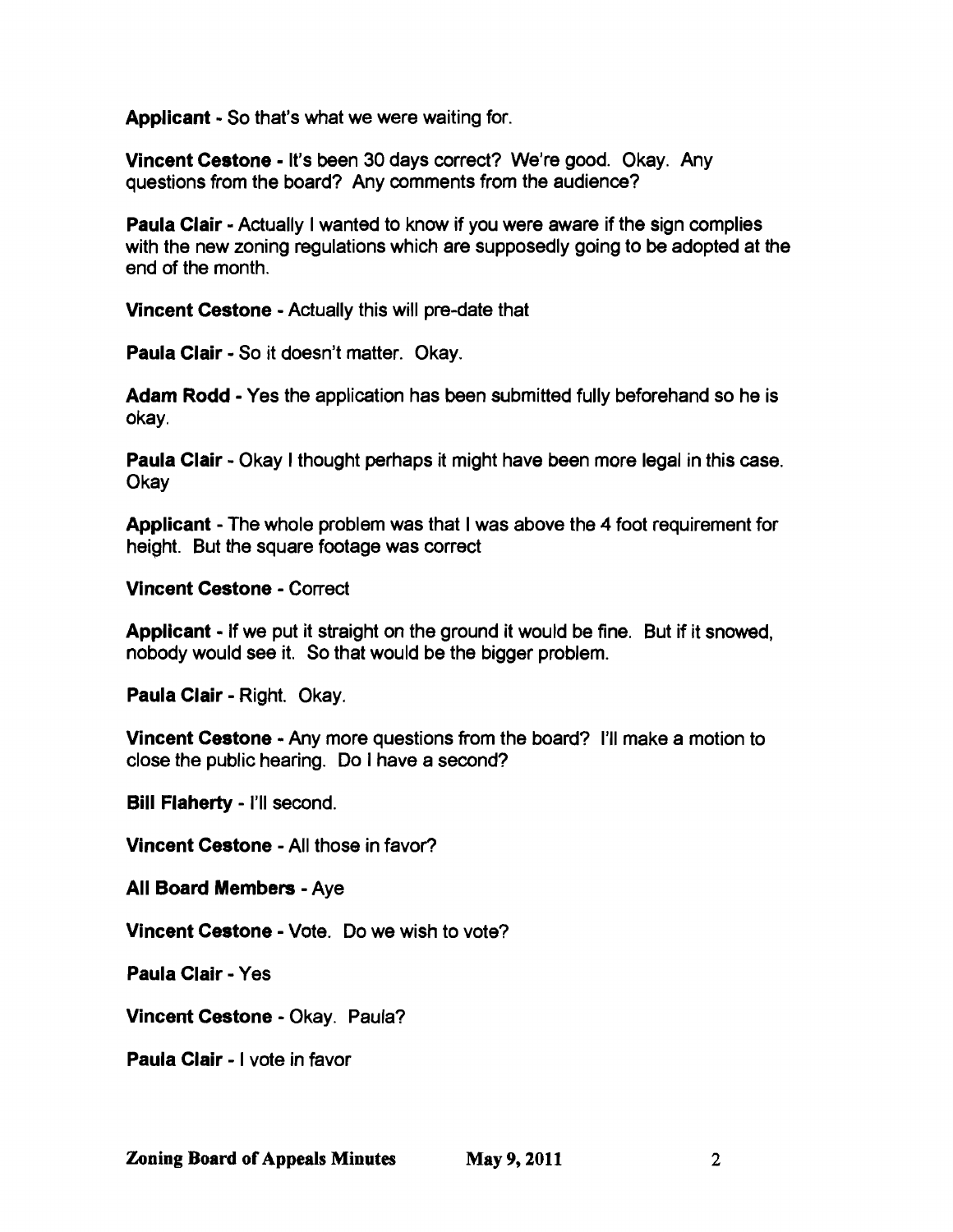Bill Flaherty - I vote to approve

Lenny Lim - I vote in favor

Vincent Cestone - And so do I. You're set

Applicant - Thank you

Vincent Cestone - You're welcome. Next item on the agenda is K. Kimball Richmond. Hi. How are you doing? We've talked a little bit last month. So explain to us the details and what the issues are if you would.

Applicant's Representative - The client would like to, she is expanding this current house which is part of a separate application, but for this application she would like to put a pool house in the area of the current stables on the property. We understand that this is a non-conforming structure and she, ideally for her, she would like the pool house to be located there because obviously she wants to maximize her lawn there and it is grandfathered that location. I believe, and I didn't intend this but when I had drawn this diagram, I was going about information given to me by someone else. But the deck would allow this in the setback but that, I believe I was told by Marianne that it wasn't

Vincent Cestone - Any structure is not allowed in the setback

Applicant's Representative - Okay. But the fence can be on the property line

Vincent Cestone - Right as long as it meets the height requirement

Applicant's Representative - Right. And, I'm going to retract that aspect of it. Under, the overhang roof that goes over and then to the small storage, kind of little shed that will be under the roof and if it can be included in the variance, we would be grateful. And if not

Lenny Lim - repeat that again please

Applicant's Representative - There is a roof over the proposed building and then two storage sheds that are going to come down, that will kind of be enclosed within the same roof line will continue down to the ground to the storage sheds and

Lenny Lim - How far is that roof line going? Can you show us? I don't see any measurements from that roof line, from the building to the shed.

Applicant's Representative - The new shed

Lenny Lim - You said the roof line is going to go to shed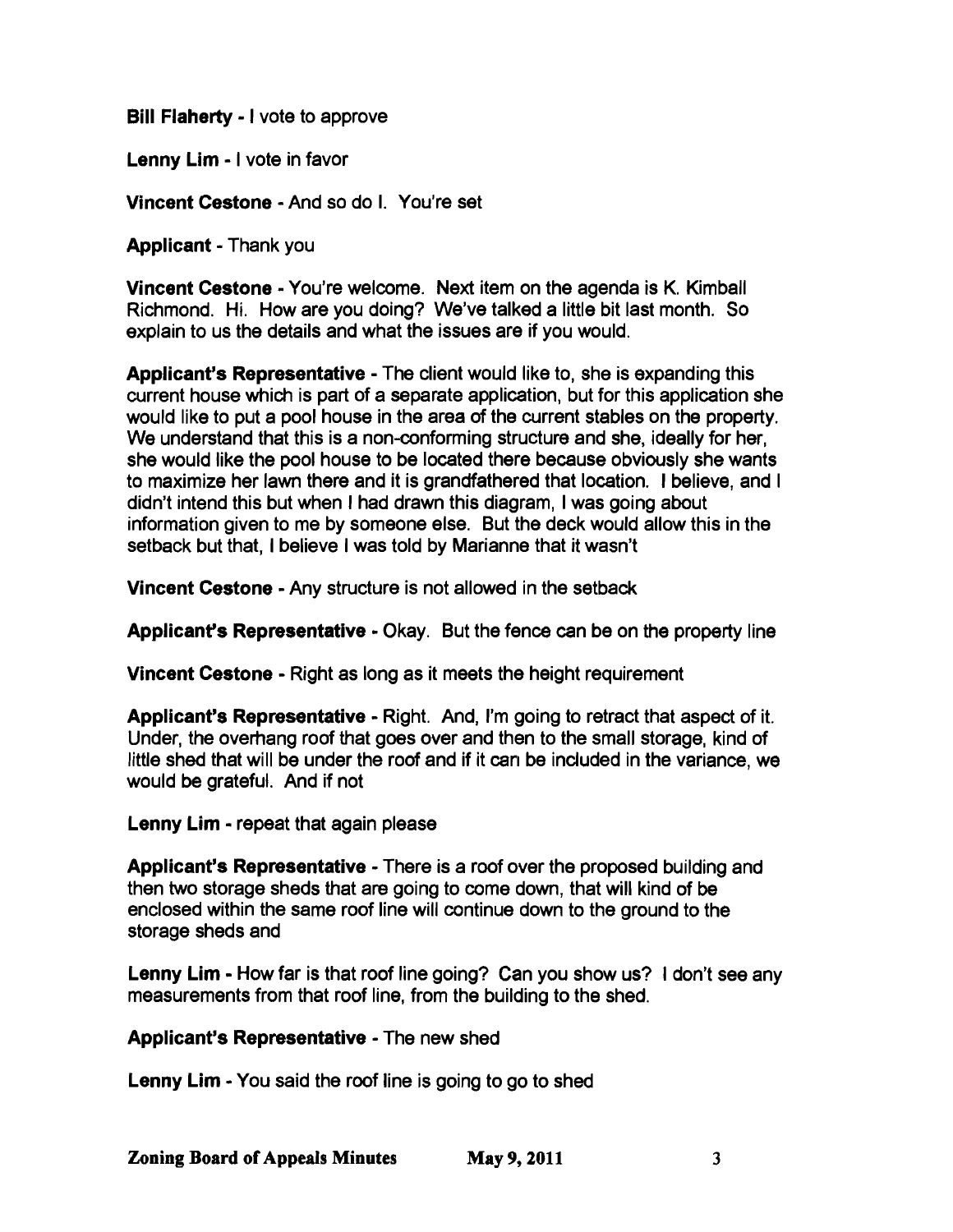Applicant's Representative - Right. The roof line what we are proposing is that it continue over, the roof line continues over the existing footprint and then down to the storage sheds which will be enclosed in this area. So when you are looking this way, that is the elevation.

Lenny Lim - So you are not just building on the footprint, you are expanding the footprint a lot now

Applicant's Representative - Yeah

Lenny Lim - Because the roof line counts as part of the footprint now

Applicant's Representative - Oh I see. Okay, we thought

Lenny Lim - You originally came in and said you were just going to build on the footprint

Applicant's Representative - Okay, then that is my mistake

Lenny Lim - This is much bigger than the footprint and I have no measurements here for that new extension to the roof that you are talking about

## Applicant's Representative - Okay

Lenny Lim - Not on anything I have here

Applicant's Representative - Okay. It is 38 feet from the corner

Lenny Lim - From the shed to the original roof line is how far

Applicant's Representative - Shed to the original roof line. You mean right here

Lenny Lim - Yes. How far of an extension are you going to make that roof line

# Applicant's Representative - About

Lenny Lim - Not about. We need to know the measurement. So this is in addition to the initial proposal. Now you want build, because your original proposal didn't have the roof going that far. Did it?

Applicant's Representative - It did? I just colored the drawing.

Lenny Lim - How far is it from the original building to the end of the roof line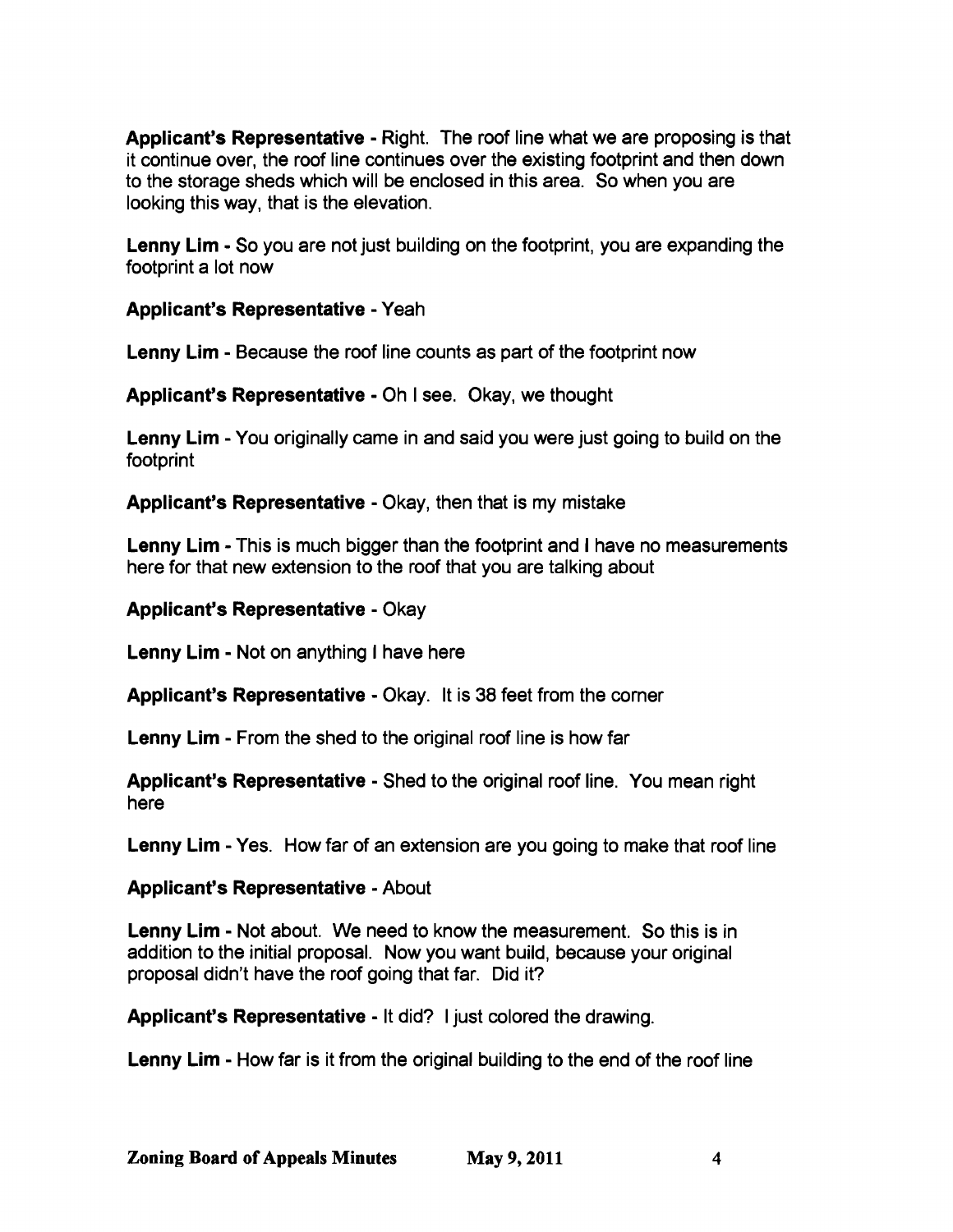# Applicant's Representative - 27

Lenny Lim - 27 feet. That's 9 yards

## Applicant's Representative - This is my mistake, I apologize

Adam Rodd - I think just to streamline this, the zoning code requires structures to be set back at least 30 feet from the side yard and I think if I understand the board, the information that we need and I am not sure if you have it tonight or not, is we would need to know specifically with respect to the structure that you are proposing. Which I understand will be a pool house and two other structures and whatever else we would know specifically which structures are within that 30 foot side yard setback and how far each of the structures is from the lot line. So we know what it is we are asked to approve

### Applicant's Representative - Right

Adam Rodd - And we would need to know that specifically

Applicant's Representative - Okay I did with the original site plan

Adam Rodd - The red line is the 30 foot setback line

Applicant's Representative - Yes this is the 30 foot setback

Adam Rodd - Okay, what is within that 30 foot setback that you are asking us to approve

Applicant's Representative - This extension towards the south, that would expand as well as the footprint.

Vincent Cestone - And since that is not in the 30 foot setback, we are not concerned with that

Applicant's Representative - Okay. There is a tiny triangle that is

Adam Rodd - Okay. Is that the corner of the pool house overhang that is within the setback. Is that what you are saying

Applicant's Representative - The existing overhang is probably within that area. Right now I am showing in this back dash line is the existing footprint, the floor plan of the existing shed. Now  $I$  am realize I should have included the roof. I could show it a little bigger to include the overhang.

Vincent Cestone - Right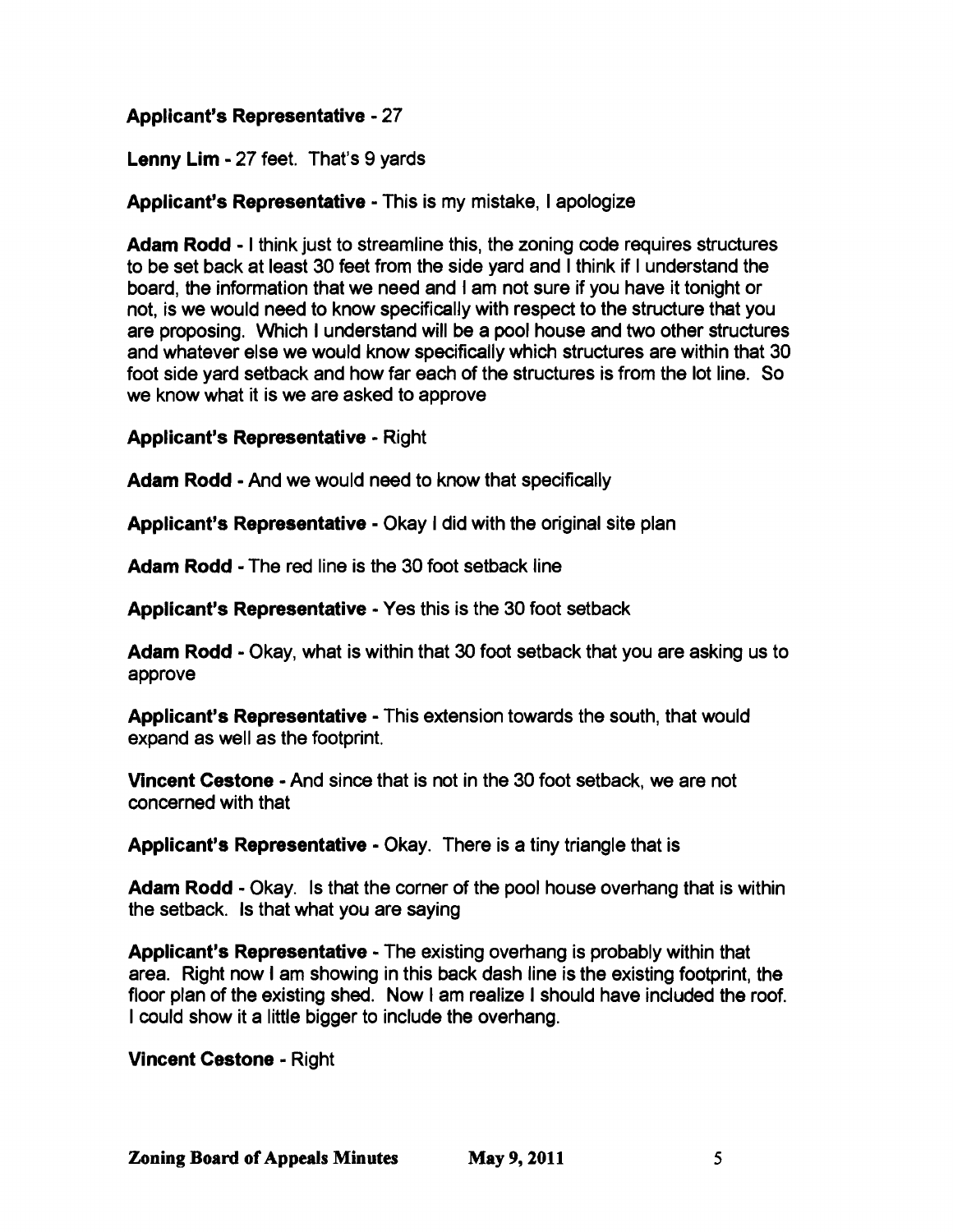Applicant's Representative - And so what I want to ask tonight was are we allowed to have the shed go beyond, but I understand the roof is also

Vincent Cestone - Anything that is not in the setback, we are not concerned about. Anything that is in the setback we need exact measurements.

Applicant's Representative - Okay.

Adam Rodd - There is one other item, I don't mean to,

Vincent Cestone - Go ahead

Adam Rodd - Where the sheds part of what you presented to the building department or

Applicant's Representative - Yeah, I didn't alter this at all, I just colored it. Perhaps that's what makes it read a little bit better. So I have to put in the dimension of for example from the corner of this shed to the stream and the corner of this shed to the property line. I had given some measurements for example that comer of the deck is 7.9 feet from the property line.

Adam Rodd - Okay. This was all presented to the building department? This plan here?

Applicant's Representative - Yes. I submitted to him, I didn't explain to him in person, he reviewed it on his own.

Lenny Lim - But the shed, you are going to build sheds and then cover the sheds with the building

Adam Rodd - What I am a little confused about is the application as it came in was to construct a pool house within the side yard setback. There is no mention of any shed, so we are just a little confused as to whether the building department actually reviewed that and issued a denial of a building permit for the sheds. I don't see any mention of sheds and the proposed setback was 15.3 feet and now you're saying the setback from the lot line is actually 7 feet

# (Too many people talking...cannot distinguish the conversation)

Applicant's Representative - ...from the comer of the building itself is 15.3 so we are keeping that comer and we are just expanding this out. I am willing to get rid of all this deck, that is fine. I guess

Adam Rodd - So the deck, so I am clear, the deck is not part of this application?

Applicant's Representative - I will take it out because I misunderstood the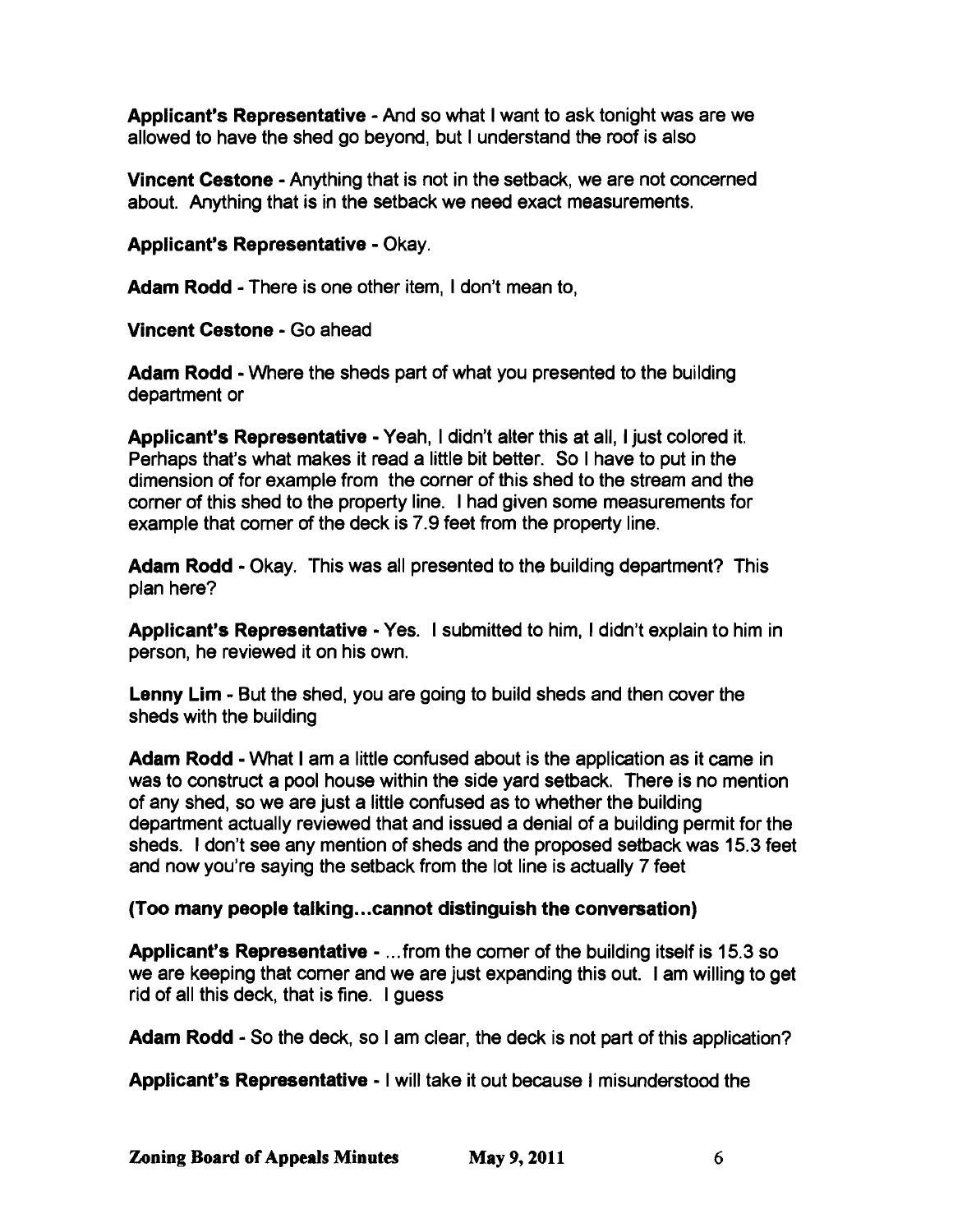Code. I will take that portion out.

Adam Rodd - So the first structure, the closest structure to the side yard, to the lot line to the north lot line, the closest structure is the pool house

Lenny Lim -15.3 is that the closest it comes

### Applicant's Representative - correct

Adam Rodd - Okay. So the stables are going to be a pool house and remain 15.3 from the lot line

Applicant's Representative - Correct. That is the existing

Lenny Lim - Is the roof going to overhang more than that?

Applicant's Representative - Not any more. And 15.3 I believe is the floor. I will have to ask the surveyor how much the roof overlaps on that because I was just going by the walls. I will double check on that number which I think is wall but could be

Adam Rodd - I mean, just looking at your diagram I see there is apparently a shed within the side yard setback

Applicant's Representative - This is like a little storage thing with walls and it is carrying the roof load

Vincent Cestone - Is that there now

Applicant's Representative - No that is not there

Lenny Lim - Because that is a proposed shed it is not there yet

Applicant's Representative - Correct

Lenny Lim - So you are going to build the proposed shed and then enclose it in the building

Applicant's Representative - Yes that was what we were hoping to do. This would be the envelope of the existing stable that we were proposing to put the building on but obviously, we were hoping to do something like this because the owner wanted like a covered area. We are willing to adjust.

Lenny Lim - That overhang, that roof line is going 27 feet. That is actually doubling the size of the footprint isn't it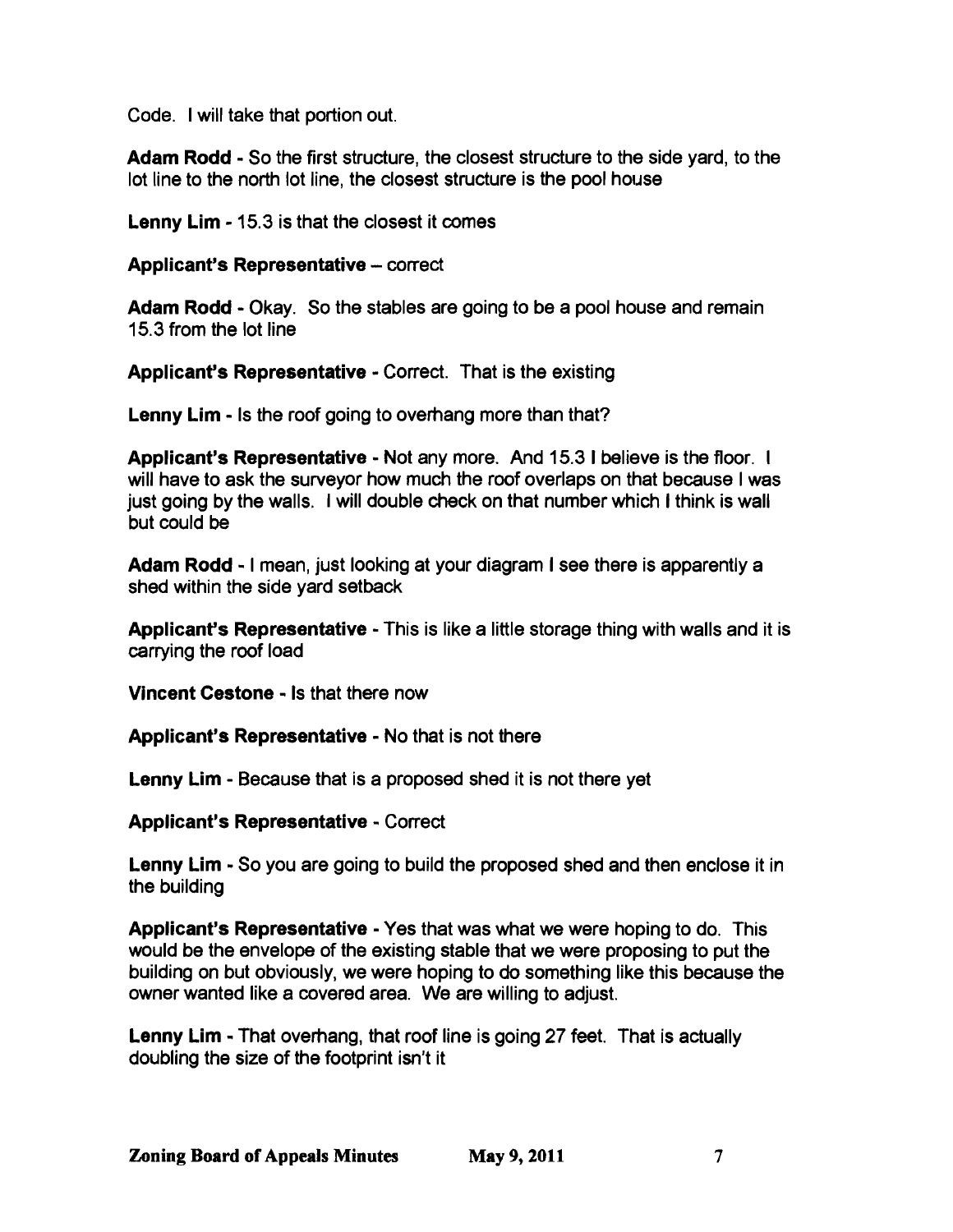## Applicant's Representative - Yeah. My interpretation

Vincent Cestone • You have to understand were our position is. Our position is to grant the smallest variance that we can and what you are proposing here is probably outside of that. And what I am suggesting is that you rethink it and then come back with something a little more scaled back. I am not concerned about anything that is not in the setback, you can do whatever the building department approves. But anything in the setback, that is our concern. The zoning code specifically states that we have to give the smallest variance possible and this is, it can be, I am not saying that it is, but it can be viewed as excessive.

Applicant's Representative - We were going for a lot. We will definitely scale back. Since we have developed this, we have a landscape architect on board and she has a completely different idea which we tried to convince the client, so hopefully next time when I come back we will have more

Vincent Cestone· Your goal should be to keep the variance request as small as possible. Stay as close to the footprint as possible because if you were right on the footprint, and I can only speak for myself but I would tend to think the other board members would not have a problem with that. But since you are increasing it so much, well, I think you would have a problem

Applicant's Representative - Okay. I didn't think about the roof.

Vincent Cestone • Anything that extends into the setback we have to consider. So the roof overhang is considered in the setback. You don't have a problem with lot coverage so that is not a concern for us, it is what you have in that 30 foot setback that we are concerned about.

Lenny Lim • One more concern, are all these measurements from the roofline or are they from the building?

Applicant's Representative - There are some from the building and

Lenny Lim • Going to the side line

Applicant's Representative - For example, the very \_\_\_\_\_ dimension 7.9 that was from the proposed deck which we are going to take out.

Lenny Lim • Let's go with the 15.3. Is that from the building or from the roof

Applicant's Representative - That is from the building. I have to check with the surveyor if that dimension is from the roof or from the wall

Vincent Cestone • The measurements we want to see is the closest points and that would be the roof overhang but be prepared to talk about the building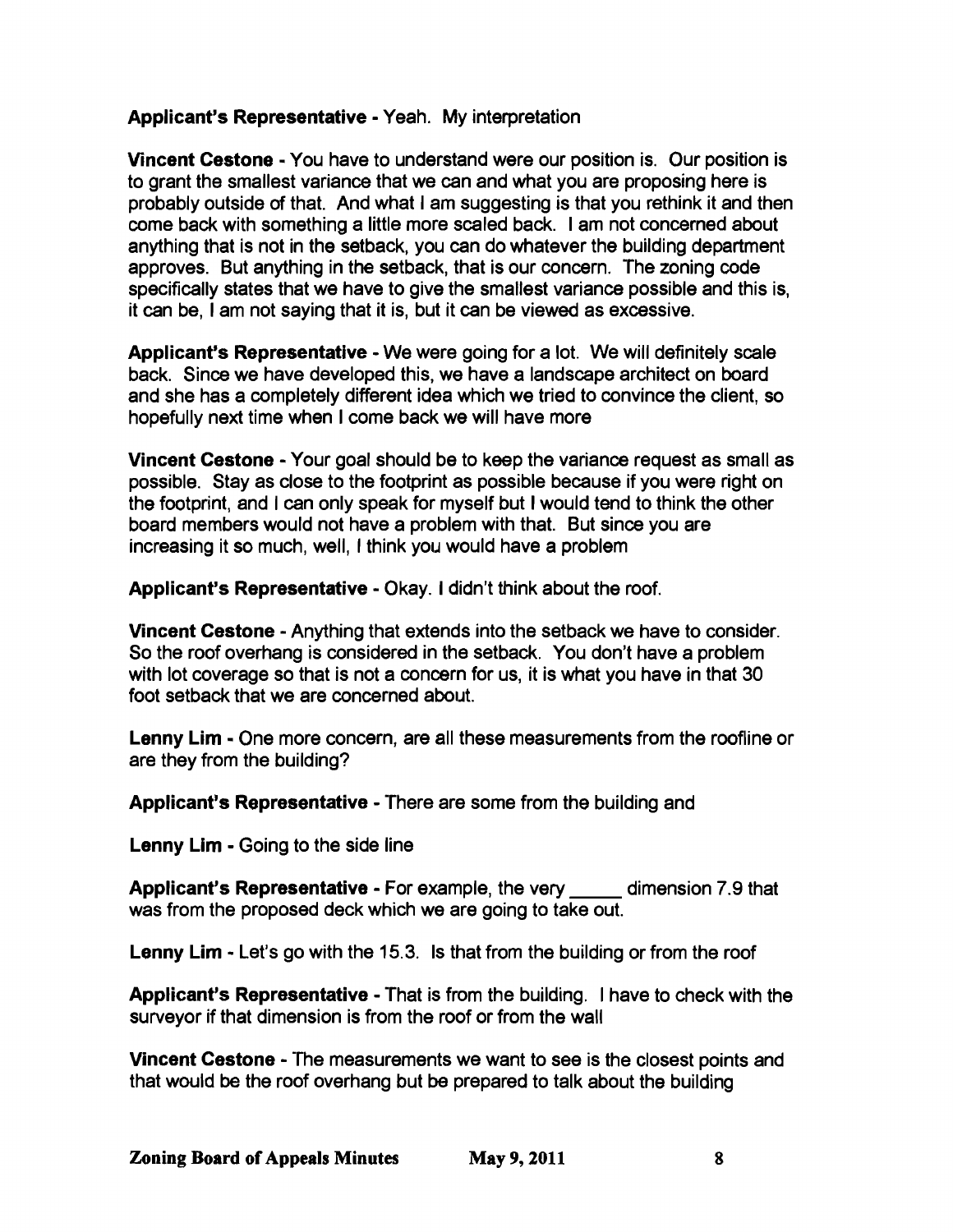structure also just in case that comes up in deliberations. So we need the closest points and in this case it would be the overhang and how close that is to the property line.

Applicant's Representative - Great. So in theory, if we stay within like the roof line and but we can build a new structure on top of the existing slab. Is that correct

Vincent Cestone • You can request that since it is in the setback you have to request that, I can't speak for the other board members but generally that is not as terrible an issue building it in the current footprint because it is not, we tend to look at it as not changing the look and feel of the community as much as expanding it.

## Applicant's Representative - Right

Vincent Cestone • What I am saying is you have a better chance. And when you come in with your measurements make sure you give us the height of the structure at its highest point. What we do is after this whole process is done, I am going to ask you to provide us with a set of the plans that you are going to submit to the building department and I will sign it and initial it and that would be the plans that you bring to the building department. The ones signed by the zoning board.

Applicant's Representative - Okay. And obviously **Example 2018** zoning board feedback first

**Vincent Cestone** - You don't have the plans now, I understand that. But once we get to that process, the plans that you would submit to the building department you bring it here and the zoning board will look at it to make sure it meets what we agreed upon and then I would sign it and you would bring that to the building department with my signature on it so they know that that's what has been approved. Okay? So what we are going to do, unless you have something else that you wish to present,

### Applicant's Representative - Are there any other questions

Vincent Cestone • Other things we would like to know, adjoiners. The adjoiner on the side that you are looking for the variance. You don't have it on the drawing but we would like to know how close that adjoiner is to the proposed **structure** 

### Applicant's Representative - Adjoiner

Lenny Lim - The next house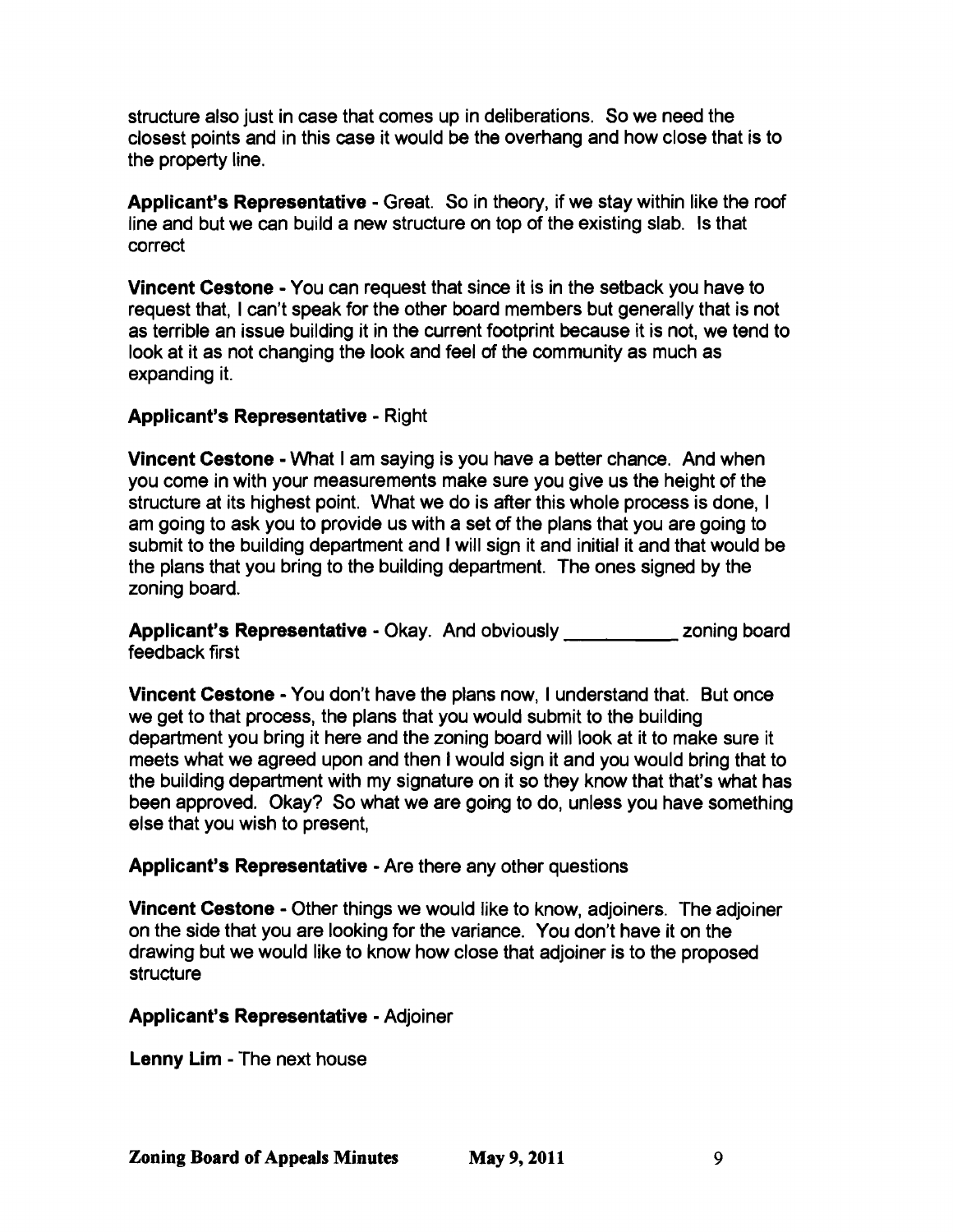## Applicant's Representative - Oh okay

Vincent Cestane • And it doesn't have to be an exact number, it doesn't have to be a survey, you can say it is 200 feet, 300 feet, whatever it is. And if they don't have line of sight with this structure, you tell us that.

Applicant's Representative - Okay. The house is somewhere over here

Vincent Cestone - Not for tonight. The next time you come before us you can have that information, it will be very helpful

Applicant's Representative - Okay. All right.

Vincent Cestane • Is there any more questions from the board? I would say is there any comments from the audience, just for the record there is no one in the audience except for a couple of people who are part of the organization.

Adam Rodd - I would recommend that you have a set of plans that show specifically distances from the lot line. That's what we are going to be asked to approve. I don't believe at this point that the building department knows anything about the shed since there is nothing in the write up and you don't state anything about a shed. So I would encourage you when you get a plan that have distances to bring it to the building department so they can indicate specifically the type of variance you need for the shed.

Vincent Cestone - My suggestion is that that shed go away

Applicant's Representative - I understand.

Vincent Cestane - That other one outside of the setback, we are not concerned about.

Applicant's Representative. Okay

Vincent Cestane - As long as the building department approves it, we are not concerned.

Applicant's Representative - Okay. Would that be counted as a separate structure? Even if it is joined by the same roof?

Vincent Cestane • Well that would be a question to ask the building department

Lenny Lim - If the roof extended all the way over to the shed, is that a separate structure or the same? I think it is the same structure. Same roof.

Adam Radd - Regardless, at that juncture you are going outside of the footprint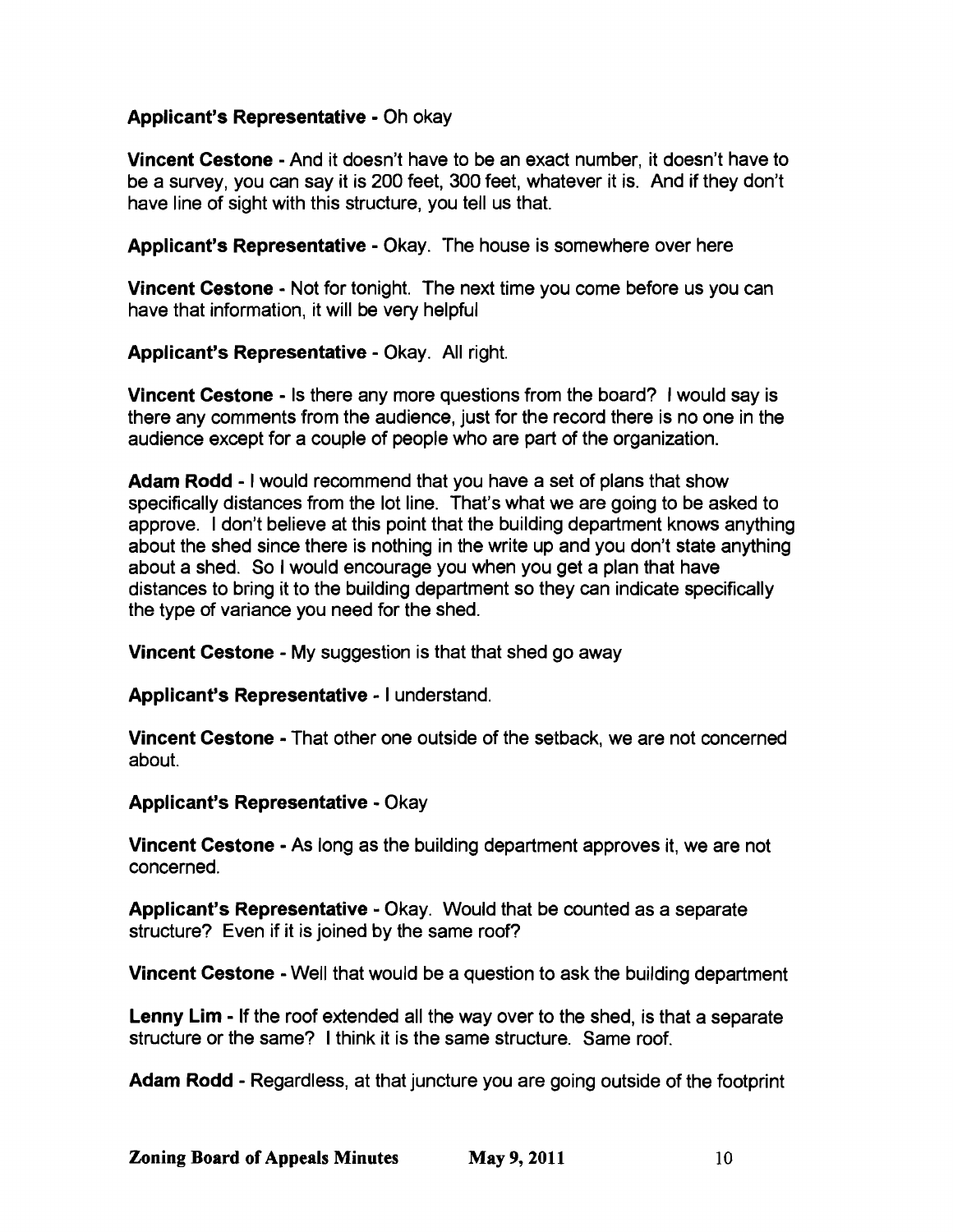and need a variance

#### Applicant's Representative - Right

Adam Rodd • But the shed, I don't think the building department is aware of that and it is not in the write up

Applicant's Representative - okay. I will advise my client.

Vincent Cestone - Our next meeting is June  $13<sup>th</sup>$ . And anything you have you can submit it ahead of time for us to review, that would be great.

Applicant's Representative - Colored version would help?

Vincent Cestone • Whatever you choose

Lenny Lim - Whatever makes it easier for us to read

#### Applicant's Representative - Okay

Vincent Cestone - Okay. Review of Minutes of February 14<sup>th</sup>. Any additions or corrections? I make a motion to accept the minutes as submitted. Do I have a second?

**Bill Flaherty - Second.** 

Vincent Cestone· All those in favor

All Present Board Members - Aye

Vincent Cestone - April 4<sup>th</sup>. Any corrections?

**Bill Flaherty** - Yes I have corrections. On page 13 Kim. Where "she had applied to the FDA" should be SBA. Food and Drug Administration I don't think gives.

Kim Shewmaker· You should try and hear the tape

Bill Flaherty - And after the bureaucratic process I would like to add, through no fault of her own she got caught up in a time consuming process even though she did everything right and may filings on time. By not giving her additional opportunity to appear before the board within a year, she will have to make out new applications at additional expense to her for the filing of a new application. Other than that I have not other changes.

Vincent Cestone • Do you want to resubmit them or